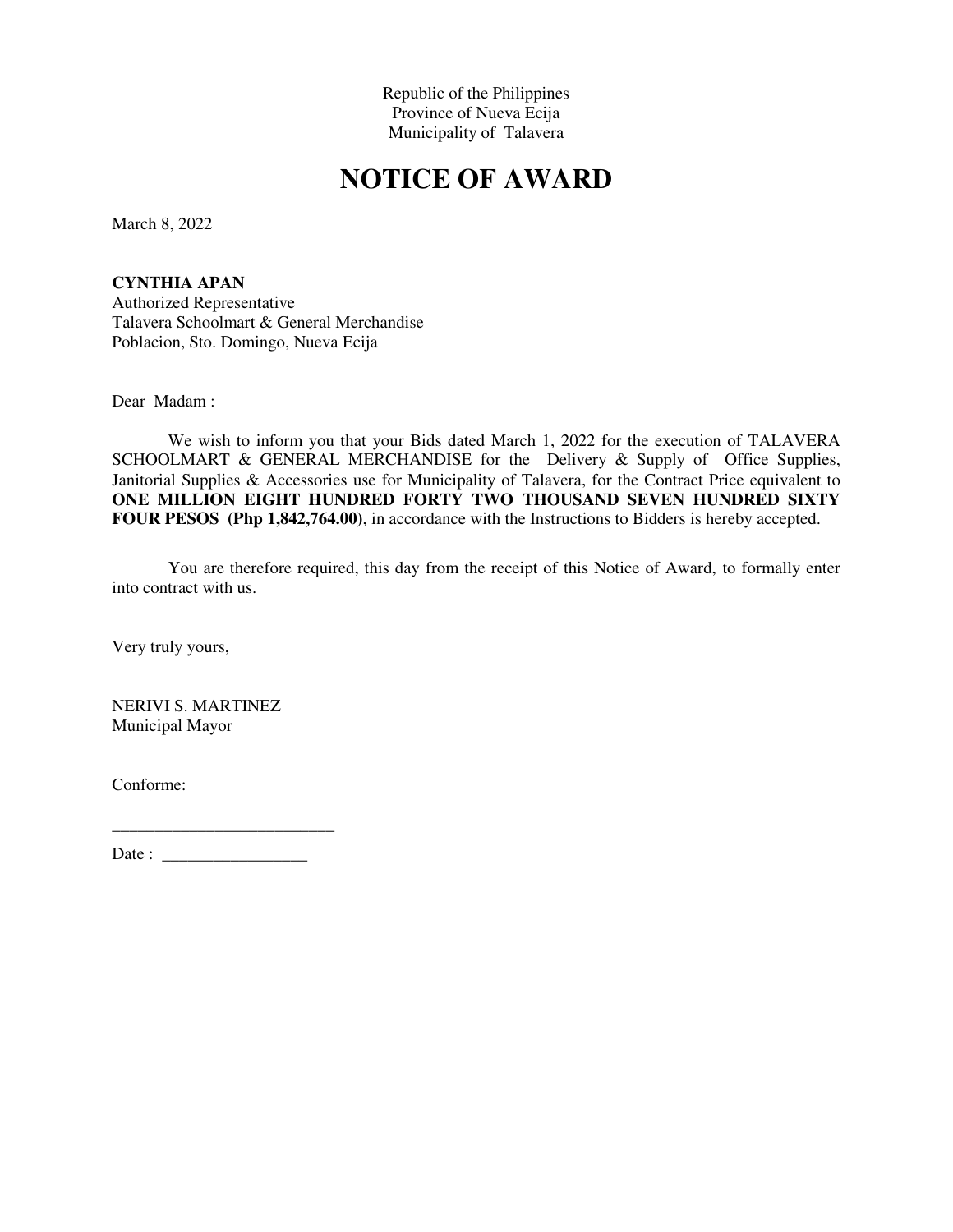## **NOTICE OF AWARD**

March 8, 2022

**CYNTHIA APAN**  Authorized Representative Talavera Schoolmart & General Merchandise Poblacion, Sto. Domingo, Nueva Ecija

Dear Madam :

We wish to inform you that your Bids dated March 1, 2022 for the execution of TALAVERA SCHOOLMART & GENERAL MERCHANDISE for the Delivery & Supply of Office Equipment, Furniture & Fixtures & ICT Equipment use for Municipality of Talavera, for the Contract Price equivalent to **FIVE HUNDRED EIGHTY SEVEN THOUSAND PESOS (Php 587,000.00)**, in accordance with the Instructions to Bidders is hereby accepted.

You are therefore required, this day from the receipt of this Notice of Award, to formally enter into contract with us.

Very truly yours,

NERIVI S. MARTINEZ Municipal Mayor

Conforme: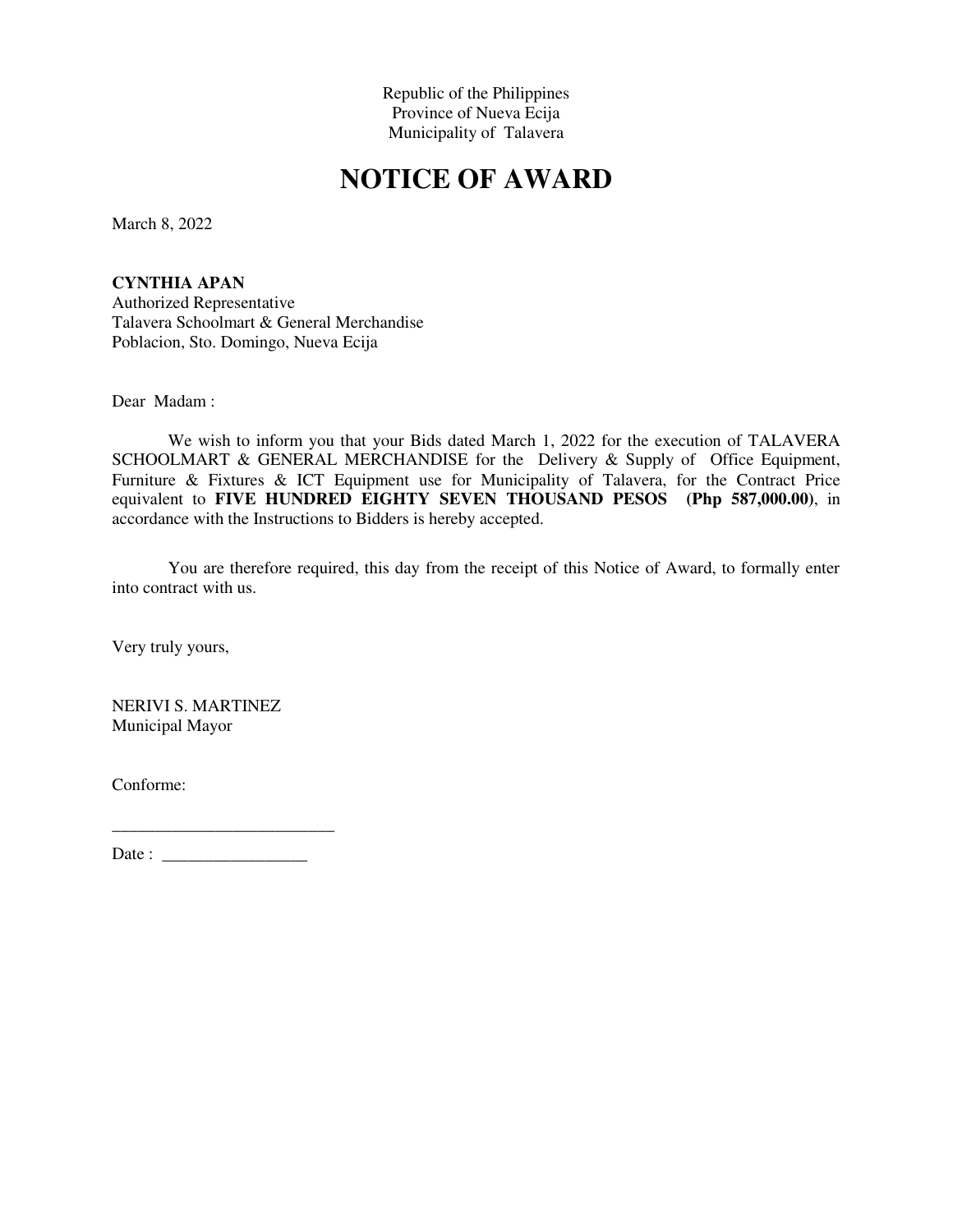## **NOTICE OF AWARD**

March 8, 2022

### **ALONA N. GARCIA**

Owner/Proprietor Sofia Plus Trading Sta. Rosa, Nueva Ecija

Dear Madam :

We wish to inform you that your Bids dated March 1, 2022 for the execution of SOFIA PLUS TRADING for the Delivery & Supply of Food Ingredients & Supplies for Nutrition Program of Municipal Nutrition Office use for Municipality of Talavera, for the Contract Price equivalent to **TWO MILLION EIGHT HUNDRED FIFTY EIGHT THOUSAND TWO HUNDRED TWENTY FOUR PESOS** 2,858,224.00 **(Php 2,858,224.00)**, in accordance with the Instructions to Bidders is hereby accepted.

You are therefore required, this day from the receipt of this Notice of Award, to formally enter into contract with us.

Very truly yours,

NERIVI S. MARTINEZ Municipal Mayor

Conforme:

Date : \_\_\_\_\_\_\_\_\_\_\_\_\_\_\_\_\_

\_\_\_\_\_\_\_\_\_\_\_\_\_\_\_\_\_\_\_\_\_\_\_\_\_\_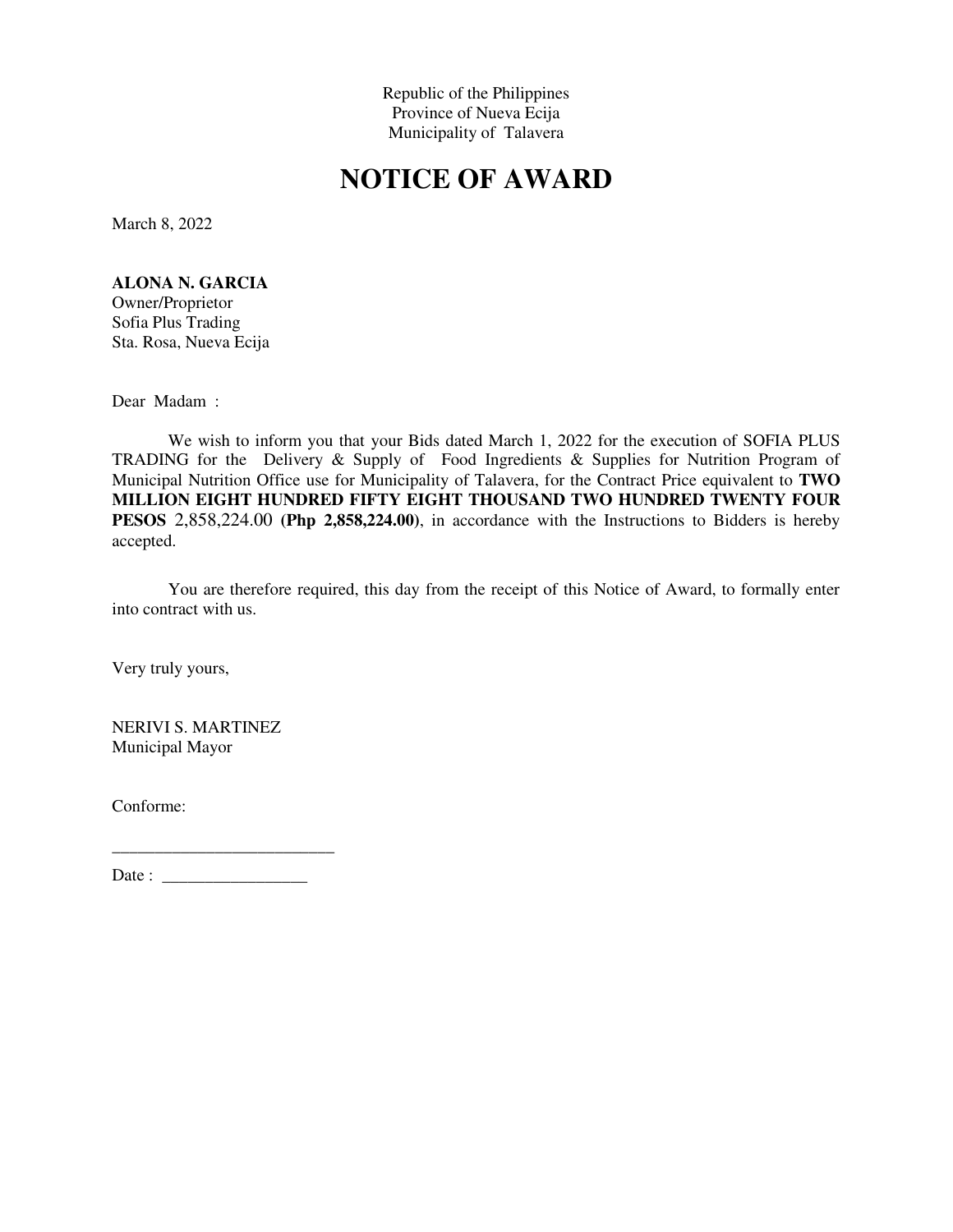# **NOTICE OF AWARD**

March 8, 2022

### **RODOLFO A. MENANCIO**

Owner/Proprietor Med-Lines Pharmaceutical Products Cabanatuan City, Nueva Ecija

Dear Sir :

We wish to inform you that your Bids dated March 1, 2022 for the execution of MED-LINES PHARMACEUTICAL PRODUCTS for the Delivery & Supply of Drugs & Medicines, PPE's, Medical Equipment & Accessories use for Municipality of Talavera, for the Contract Price equivalent to **TWO MILLION FIVE HUNDRED TWENTY EIGHT THOUSAND EIGHTY TWO PESOS & 50/100 (Php 2,583,082.50)**, in accordance with the Instructions to Bidders is hereby accepted.

You are therefore required, this day from the receipt of this Notice of Award, to formally enter into contract with us.

Very truly yours,

NERIVI S. MARTINEZ Municipal Mayor

Conforme: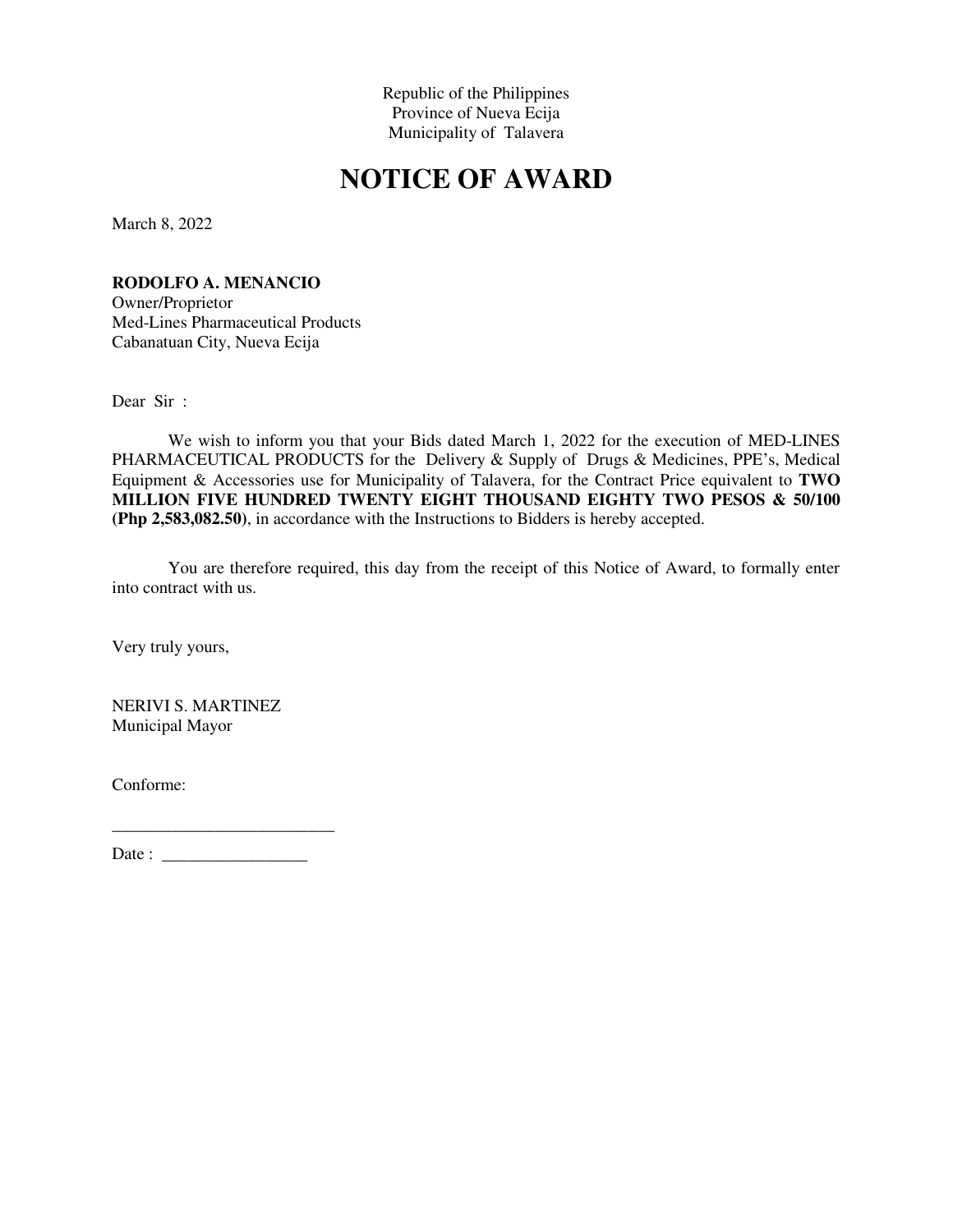## **NOTICE OF AWARD**

March 8, 2022

#### **JENNY ROSE PINEDA**

Owner/Proprietor Double J Catering Services San Pascual, Talavera, Nueva Ecija

Dear Madam :

We wish to inform you that your Bids dated March 1, 2022 for the execution of DOUBLE J CATERING SERVICES for the Delivery & Supply of Meals & Snacks use for Municipality of Talavera, for the Contract Price equivalent to **FIVE HUNDRED SIX THOUSAND ONE HUNDRED SEVENTY FIVE PESOS** (Php 506,175.00), in accordance with the Instructions to Bidders is hereby accepted.

You are therefore required, this day from the receipt of this Notice of Award, to formally enter into contract with us.

Very truly yours,

NERIVI S. MARTINEZ Municipal Mayor

Conforme: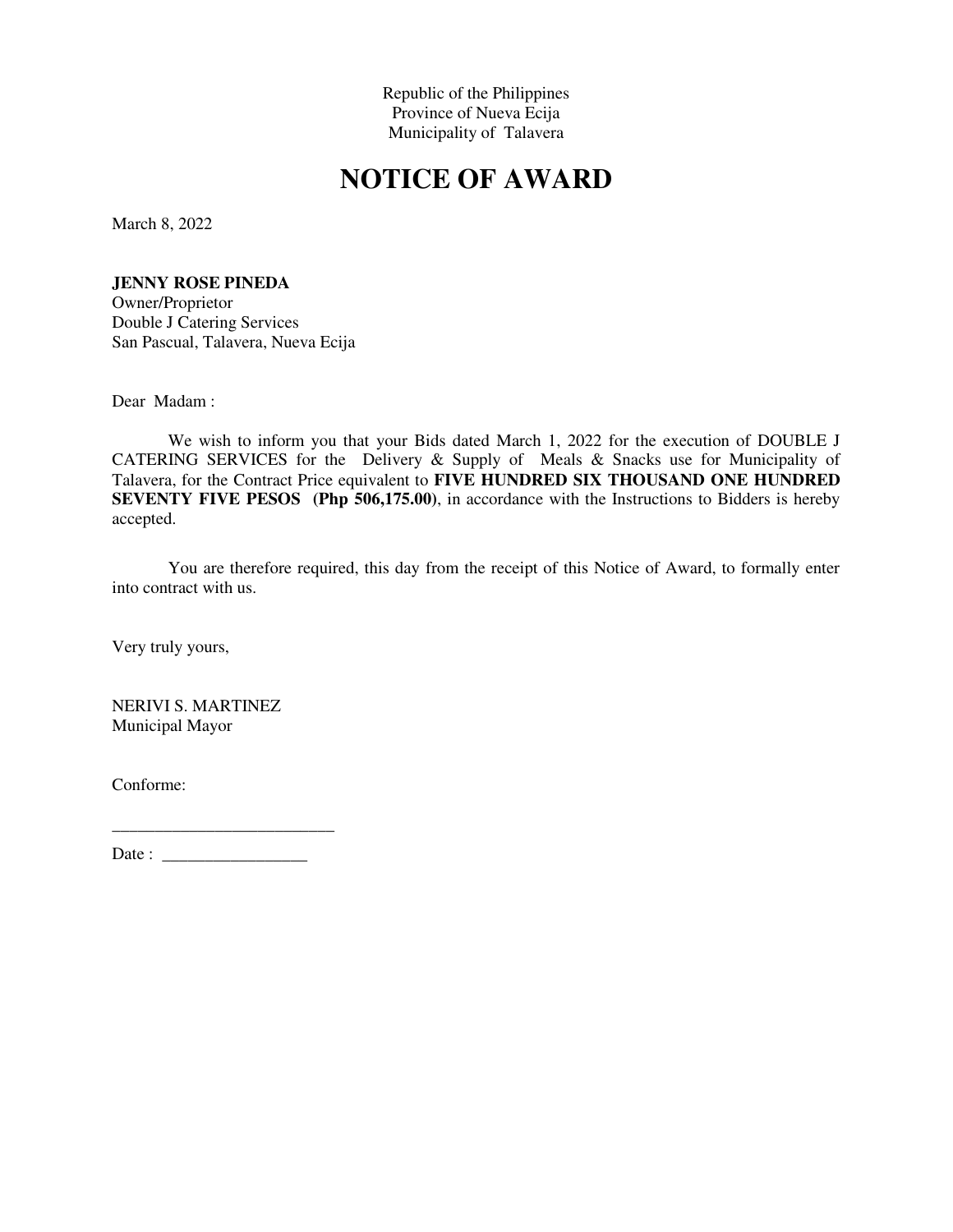## **NOTICE OF AWARD**

March 8, 2022

ORLAN DG. VELASCO Owner/Proprietor Velcob Trading La Torre, Talavera, Nueva Ecija

Dear Sir :

We wish to inform you that your Bids dated March 1, 2022 for the execution of VELCOB TRADING for the Delivery & Supply of Parts for the Repair & Maintenance of Motor Vehicle & Heavy Equipment use for Municipality of Talavera, for the Contract Price equivalent to **ONE MILLION SEVEN HUNDRED NINETEEN THOUSAND EIGHT HUNDRED FORTY FIVE PESOS (Php 1,719,845.00)**, in accordance with the Instructions to Bidders is hereby accepted.

You are therefore required, this day from the receipt of this Notice of Award, to formally enter into contract with us.

Very truly yours,

NERIVI S. MARTINEZ Municipal Mayor

Conforme: